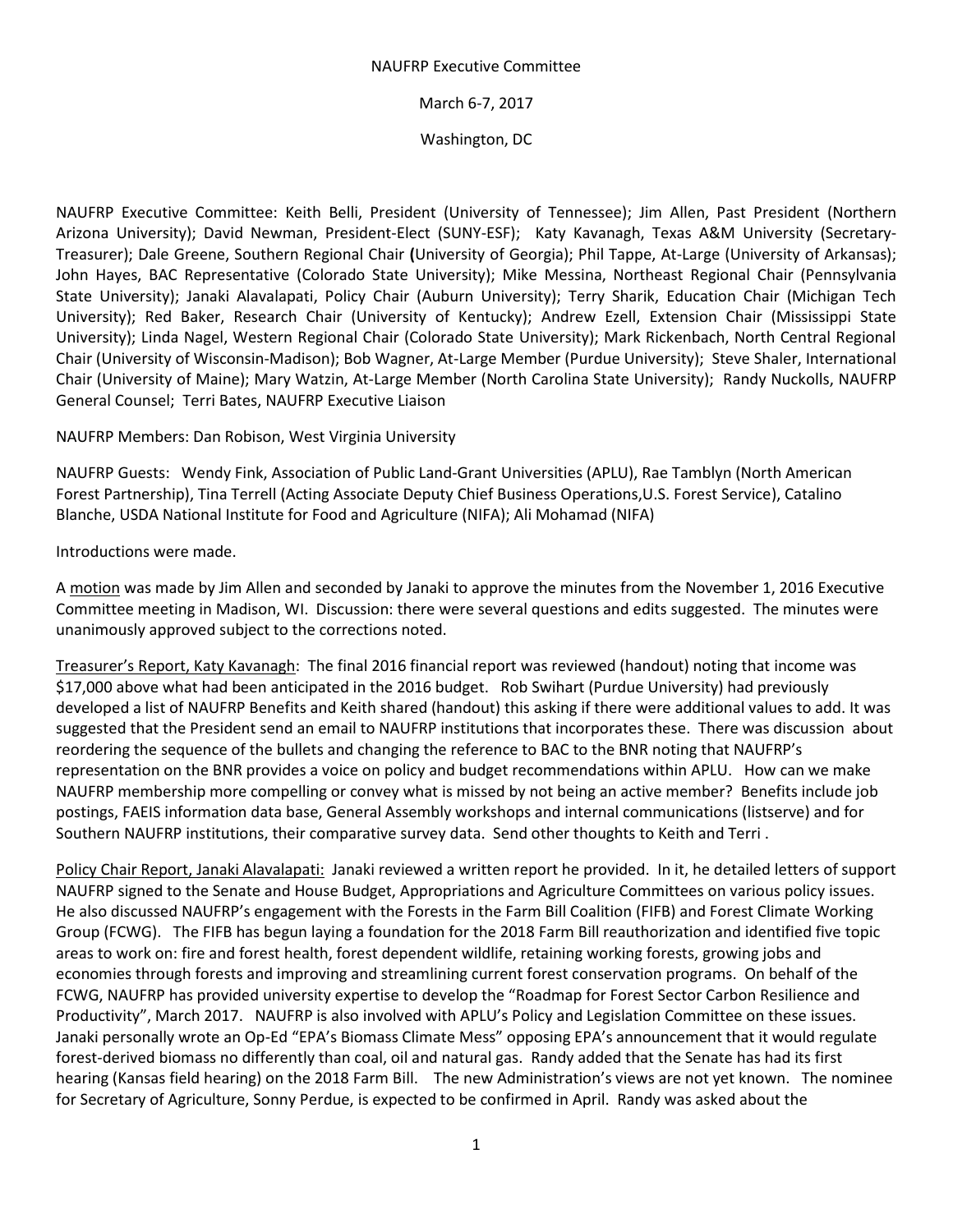continuation of Office of Science and Technology Policy (OSTP) given it drove big policy issues during the Obama Administration. Randy has heard very little about the future role of OSTP.

Education Chair Report, Terry Sharik: Terry followed his written report. He is still exploring becoming a partner of the International Forestry Student Association (IFSA). Although he has had a tough time communicating with them he still thinks it would be an advantageous relationship. He is also still trying to increase the number of IFSA student chapters. Terry reviewed the student surveys he has conducted at the 2014 IUFRO Congress and SAF convention regarding their perspectives on enrolling in undergraduate forestry programs. The findings have been presented at several meetings including at the 2016 SAF Convention in Madison, WI. Terry has conducted analyses of NAUFRP institutions to determine if there is any relationship between the proportion of women and minorities in the natural resources student body and the content of their websites. The results of this were presented at the 2016 SAF Convention and will be submitted for publication in the SAF *Journal of Forestry*. Terry served on an ad hoc committee that organized a special session on diversity and inclusion at the 2016 Convention. He has been working with the new administrators at FAEIS (Food and Agriculture Education Information System) at Virginia Tech on data management related to natural resource programs at NAUFRP institutions. A conference call is planned with them tomorrow morning to discuss the issues with the data since 2012. Terry asked the Executive Committee who knows who is providing input to FAEIS from their institutions? Only Terry did. He reviewed that we tracked our own data to 2009 when we began to merge it with FAEIS since they were tracking similar and additional trends. Terry was asked what the trend for the last few years has been? He said it has been flat to increases. He served on an Advisory Committee for the Global Outlook on Forestry Education (GOFE) Project sponsored by IFSA and the International Union of Forestry Research Organizations (IUFRO). Terry currently serves on the Blue Ribbon Panel on Forestry and Forest Products and provided a report on "Enrollment Trends in Natural Resource Degree Programs in the U.S.: Implications for Research Capacity in the Profession" for incorporation into their larger report.

Extension Chair Report, Andy Ezell: Andy visited with several regional extension groups; details are in his written report. In particular, he tried to gauge their understanding of the McIntire-Stennis (McStennis) program, especially among the younger faculty. He plans to get the announcement soliciting nominations for the 2017 Family Forests Education Award out in April.

Research Chair Report, Red Baker: Keith passed out copies of the National Alliance of Forest Owners' (NAFO) research priorities summarized in their 2017 Strategic Plan. These were timber taxation, forest carbon and renewable energy and environment. Another handout depicted top policy priorities for national forestry and forest products organizations in 2015 and 2016. Red noted we are not on or a part of this latter assessment. Dale asked whether we need to be or do we need to be plugging in directly? Keith said everyone here has a slightly different research focus. Let's use this for dialogue with the different groups. We can talk to Dave Tenny (NAFO) about sending these materials to NAUFRP members. Maybe the bigger issue is determining where the science is lacking – that's where we come in – we are not leveraging our expertise. Red said he is planning NIFA visits later in the year. Tomorrow afternoon Mary is going to join Red for meetings with NIFA program leaders. Red asked everyone to let him know if there are other agencies and partners that we should be talking to. He gave a recap of the McStennis Strategic Plan process and reviewed the goals, objectives, actions and strategies. A brief break-out session was planned later in the morning to look at the action items that were distilled from the Madison meeting. The breakout session's task was to identify action items that are accomplishable within the next year and others for the longer-term.

## *Breakout sessions on the McIntire-Stennis Strategic Plan including the following:*

*Education*: On the supply side, get the data base up to date; on the demand side, it's a challenge to work with employers. Get FAEIS data up to date. By next General Assembly, get a handle on international student trends, partners (1890s and 1994s), professional masters. Jim followed up on Dale's suggestion about gathering input from stakeholders on their needs for specific types of expertise. Jim and Dale are willing to help with a stakeholder survey.

*Extension:* Identify key private sector and landowner leaders and create model for advocacy. Ensure faculty and students know what McStennis is. Long-term: utilize the forest-CARET (Council on Agricultural Research , Extension and Teaching) model to advocate for McStennis dollars; develop MOAs with key partners; create an ad hoc communications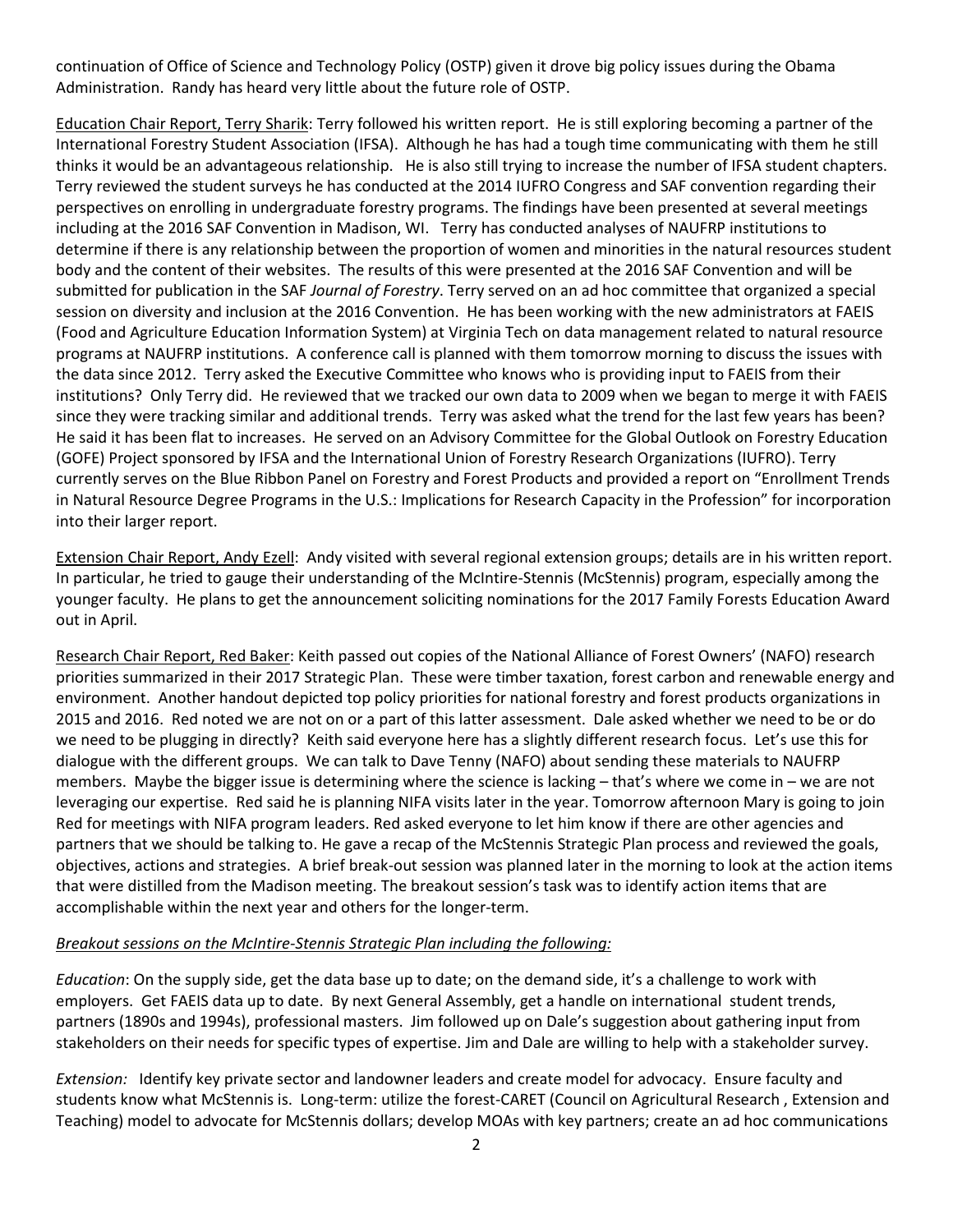committee; explore opportunities with the North American Forest Partnership (i.e., feed them McStennis stories); develop a McStennis 'brand' and template for a McStennis Impact Report and PowerPoint.

International Chair Report, Stephen Shaler: Steve provided a written report. He met with representatives from the University of Alberta in February to discuss possibilities for greater collaboration with U.S. schools and associated research programs as well as gain a better understanding of the general education and research climates in both countries. There is an Association of Canadian University Forestry Schools (www.aufsc.org); John Innes, Dean at the University of British Columbia, is the current Chair. There are seven institutions with undergraduate degrees accredited by the Canadian Forestry Accreditation Board. Steve suggested inviting Dr. Innes to our fall meeting. There will be an IUFRO meeting in Vancouver in June. The Canadian deans meet in June in Ottawa and are interested in exploring potential interactions including graduate student exchanges and collaborative research programs. Is there a comparable organization in Mexico? It is not known. Wendy said APLU has added Canadian and Mexican schools and is hosting a meeting this summer; they don't know who will be there. Wendy suggested contacting Wendy Fink [\(wfink@aplu.org\)](mailto:wfink@aplu.org) from APLU – as she is involved with international programs.

Diversity Chair Report, Kamran Abdollahi: Kamran reported on the status of the "Diversity Logic Model". The first phase has been completed. There will be more discussion on this later today with representatives from the Society of American Foresters (SAF) and U.S. Forest Service (USFS). There is proposal for a joint NAUFRP/SAF/USFS diversity session at the 2017 SAF national convention. Upcoming meetings related to diversity include the MANNRS meeting in late March in Pittsburgh, the American Indian Higher Education Consortium (AIHEC) in March in Rapid City, SD and the Agriculture Research Directors (ARD) Symposium coming up in April in Atlanta.

Budget and Advocacy Report (BAC), John Hayes: John provided background on BAC which comes under the auspices of the Board of Agricultural Assembly at the Association of Public Land-Grand Universities (APLU). NAUFRP is a dues paying member. BAC meets monthly and there has been a lot of discussion over the last 3-4 months on how to structure the 'ask' for Fiscal Year 2018 appropriations. The result is the one-pager John distributed which depicts the same percentage increase for the six priority programs. John is pleased with the McStennis recommendation. Randy said it is unknown what will happen with the Trump Administration. Their budget is expected to be released next week and it is not known where the money is going to come from to fund any of the increases they are expected to ask for. Wendy said APLU is hearing the agriculture budget is not going to be pretty; this is probably not the best time to roll out a new ask for an increased budget.

Forest Health Initiative, John Hayes: NAUFRP has wanted to leverage APLU support for a broad forest initiative and has been working within the APLU framework for advancing such an initiative. Their structure is designed to link to various APLU boards and stakeholders. We were given the green light to move forward to develop an outline; it was vetted by a number of people with feedback (non-stapled handout). John provided four handouts pertaining to the Forest Health Initiative: chronology of activities, draft authorship assignments, draft proposed white paper structure and a draft white paper model. He encouraged the Executive Committee to review the white papers that have gone through APLU. The stapled document is the best model. John wants to try and both structure and sync the message around certain program priorities. He is not sure if he has captured the right ones and invited feedback. The authorship assignments are meant to be an initiative of the BNR. Wendy said the Steering Committee (editing team) needs to be filled out for the April APLU Board meeting. This is a two-year process. Keith said the original intent was to include invasives. Steve believes "community" resonates well – it personalizes. Janaki feels invasives should be more prominent as well as economic development. John wants more of this kind of feedback; he will come back with an updated version.

Larry Biles, Kansas State Forester: Larry is the formal liaison between NAUFRP and the National Association of State Foresters (NASF). At one time he was the forestry program leader for CSREES, the USDA agency that preceded NIFA. He provided a handout and described the two 'traplines' that NASF is running: one for FY18 appropriations and the other for the Farm Bill (handout). Their legislative priorities are: wildland fire budget; federal forest management, landscape scale restoration codification, appropriations (green infrastructure). A Farm Bill issue NASF will be working on is to include liability insurance for prescribed fire in USDA crop insurance program.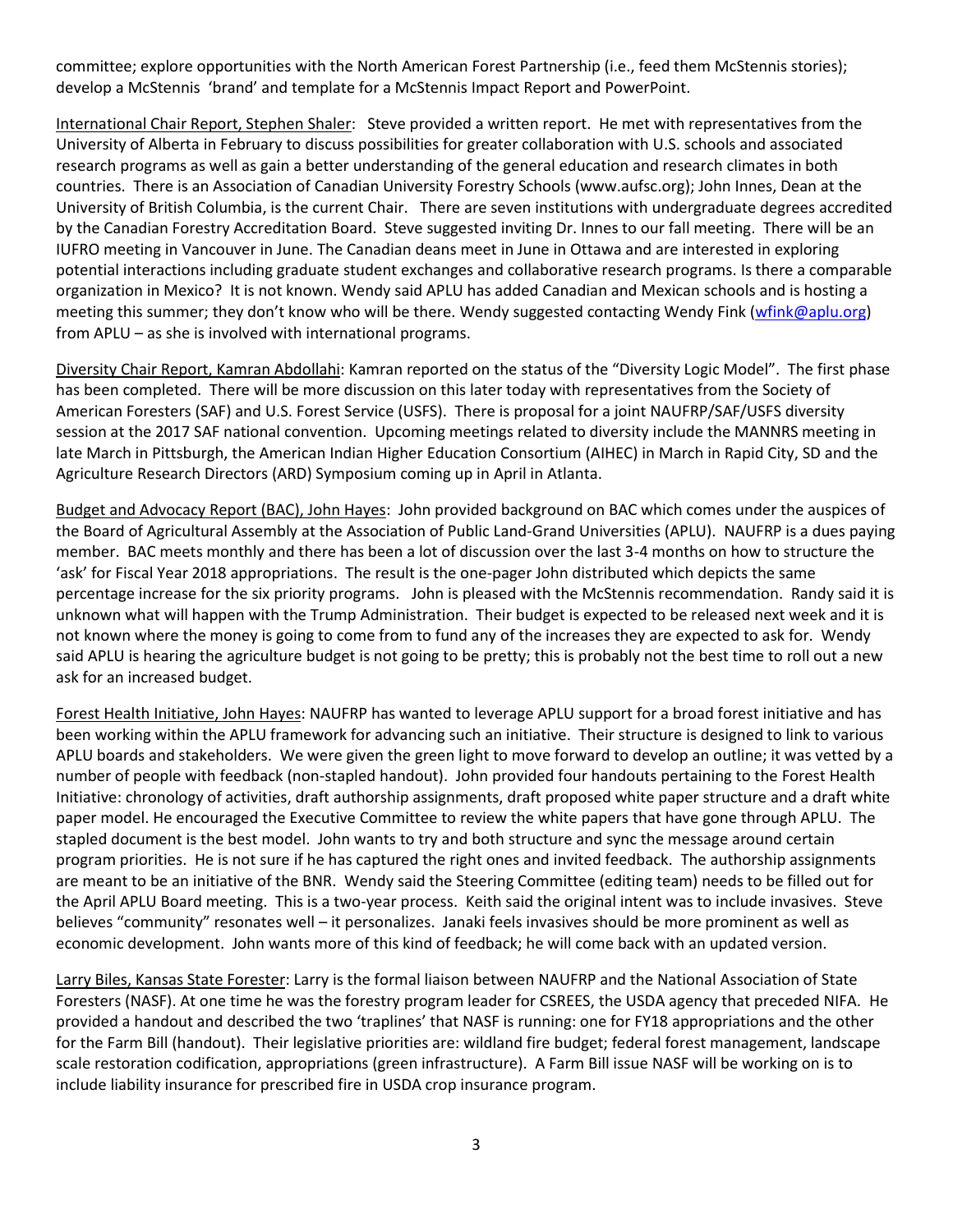Buck Vandersteen, National Council of Forestry Association Executives (NCFAE): Buck is the Executive Director of the Louisiana Forestry Association and is in town to participate in the CARET (Council on Agricultural Research, Extension and Teaching) meeting. They have been given the APLU one-pager of FY18 program appropriations requests. Buck has previously served on the USDA Forestry Research Advisory Committee (FRAC). CARET is a 25-person group advocating for the land-grant system, members are appointed by the dean. He is on the Executive Committee and is a past chairman. He has asked them for a liaison position with NAUFRP and they agreed if NAUFRP is willing. Buck is willing to serve in that role and fund it. Buck wants to help forestry within APLU and forestry generally. The NAUFRP Executive Committee was very supportive and saw no drawbacks. NCFAE has an upcoming meeting July 25-28 in Annapolis, MD. Most are foresters; Tom Martin, American Forest Foundation, is the current President. They are a good partner with NASF. Markets are a big issue. Keith pointed out that Red Baker represented NAUFRP at their meeting last year and he hopes to continue this. John proposed a motion "To create a liaison position between CARET and NAUFRP in which Buck Vandersteen would serve in that role", Kamran seconded the motion. Discussion: Randy said in hindsight we should have sought this relationship earlier. There was a motion to amend the resolution to "Authorize a member of the CARET Executive Committee to act as Liaison for NAUFRP and Buck Vandersteen to serve in that role." The amendment was accepted. Discussion: we do not want this to be mandatory. The motion passed unanimously. It was agreed that Buck would also serve as NAUFRP representative to NCFAE. (http://ncfae.org)

Southern NAUFRP Chair, Dale Greene: This will be the first year that UGA have handled the comparative data survey. They have had responses from 10 schools. Southern NAUFRP will meet in conjunction with the Southern Group of State Foresters June 5-7 in Rogers, AR.

Northeastern NAUFRP Chair, Mike Messina: The Northeastern region meets at the NAUFRP annual meeting. Only five schools are active; four are present here. The University of Vermont is coming back for accreditation. Mike is periodically invited to attend meetings at the Northern Research Station.

Western NAUFRP Chair, Linda Nagel: Linda is new to this position. Their region plans to meet June 26-28 at Salish Kootenai College in Montana. She will be getting details out. There are a number of department head searches ongoing in the West. Please let her know of changes.

North Central Chair, Mark Rickenbach: Mark has spoken to several of the North Central region heads. A topic of interest is forest health positions and sharing courses across institutions. Department Advisory Boards – useful ??????

Returned to earlier discussion on Forest Health Initiative. Dan asked who is the target audience? Is it structured correctly for this? Wendy said the long-term goal is to impact policy and ultimately fiscal dollars. Mary urged adapting the language to what Trump and conservatives are seeking (i.e., economic impacts to tourism and wood fiber production. Let John know. He will get topics list to Terri.

"Improving Lives" Dialogues – Partner-Led Initiatives, Rich Guldin, SAF Research Fellow: (PowerPoint presentation) The Forest Service (FS) and SAF have a Cooperative Agreement to 1) review emerging science needs with stakeholders, 2) identify opportunities for more and better cooperation, and 3) assess new communications and technologies. SAF is working to develop broad based support for FS R&D funding. One problem is that many NGO's have lost touch with FS R&D. SAF worked with a consulting firm, Metropolitan Group, to design 2 approaches for morning and afternoon dialogue sessions that addressed agency wide interests and R&D strategic needs. The morning session focused on the big issues we face -- how do these relate to natural resources and how can science and SAF help address these issues. The afternoon sessions asked participants to: identify the toughest problems to expect looking 10 years ahead; science areas to strengthen to provide the science needed; where is the FS R&D comparative advantage; and, how do you like to search for the science you need. Thirty people were invited; about 10-12 attended. A session in DC is yet to come. Rich believes 10-12 is the right size for this kind of discussion. Among those invited were groups 'we' haven't had prior relationships with. The concerns they heard were about creating jobs, maintaining existing jobs and businesses in rural areas, lack of a stewardship ethic, clean water, active forest management, invasive species in burned areas, erratic climate conditions, citizens needing to understand consequences of actions, citizen science literacy. Where do people go to find science they can use? Google-It (Google Scholar & Research Gate), Treesearch (R&D program), Facebook, on line videos and webcasts but not webinars (too long), scientific meetings (important but budget for this is an issue),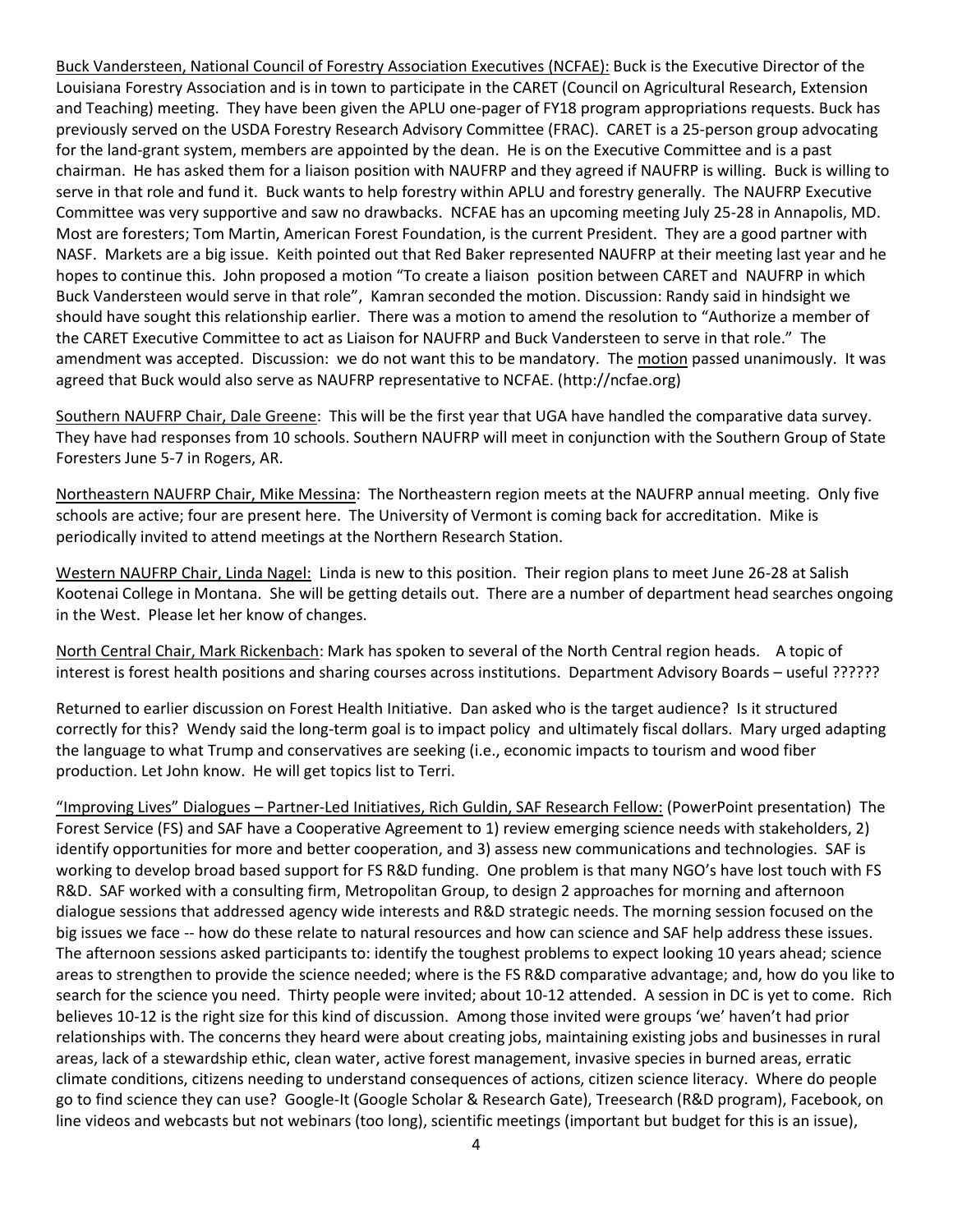going to scientists via emails or phone calls. Question, was extension forestry cited as a means of disseminating science and were they involved in the dialogue sessions? The answer was no. The surprising things they learned: many midprofessionals have lost the ability to read scientific publications; agency resource managers struggle to find science on their issues and then how to synthesize and apply it; and, more synthesis of R&D results is definitely needed. Finally, they heard common interest from groups SAF has not worked with before and new perspectives on new issues. Contact Rich at [guldinr@safnet.org](mailto:guldinr@safnet.org) for questions.

US Endowment's Blue Ribbon Commission on Forest and Forest Products Research, Rich Guldin: (PowerPoint presentation) A five member committee was created to review the state of research in the forest sector, basically a review of what has happened since the 2002 National Research Council Report. Data were updated and new data added. Keith Belli and Terry Sharik are on the Commission. Serious data gaps still exist especially regarding university R&D capacity. Four federal agencies fund forest sector research (NIFA, FS R&D, NSC, and DOE). Forest products and related research is the biggest category of funded research. FS intermural research remains the core of national capacity absent any data on university capacity. A slide depicted annual grants for forest sector research for the last 15 years. There is little collaboration for priority setting across the agencies involved in forest R&D. There is no syntheses of findings to provide 'state of the science' information. Progress that has been made includes synthesized and summarized available data and data gaps and uncertainties identified. Data were presented to the Commission in December. They are crafting recommendations that are still under development and refinement. The plan is to release two reports: one a short summary and the other more detailed with data. The significant Commission findings are: basic research is strong, but there is imbalance and weak links in the R&D 'chain of innovation'; applied research and development are weak; without innovation little investment is made and few new jobs created; without additional businesses, services and products in rural areas there is minimal income flowing to forest landowners. Rich expects the final report to be completed in late April or early May.

Diversity Logic Model: Carol Redelsheimer (SAF) reviewed the background on the Diversity Logic Model sponsored by SAF, FS R&D and NAUFRP. (Tina Terrell, USFS, Acting Associate Deputy Chief for Business Operations joined for this discussion.) The contractors, Innovative Concepts, looked at existing practices to determine where we stand. It was an informative process. One of the questions they asked was "what was the capacity for organizational change?" There is a proposal for next steps. The initial intent was to gather "Best Practices" but that did not happen. Tina did not get the Logic Model per se. She was in the Baton Rouge working group and has read the report. There were questions raised in Baton Rouge that were not addressed in the report. This issue has been discussed for 30 years. Keith acknowledged the frustration on this issue. Linda Nagel asked whether SAF and NAUFRP have articulated a vision fordiversity and inclusion (D&I)? Keith said NAUFRP has not. Matt said we all know we want to do this but it is very difficult to articulate. SAF will finalize a statement in April. Terry said there is a need for fundamentally understanding different cultures and how to incorporate that understanding. Keith stated that we need to be deliberate as an organization, not follow a shot gun or piece meal approach. The Logic Model was intended as a process for organizing how we will get from part a to part b ('Best Practices'). Tina says consistency will be key. She loves the idea of Best Practices. She encouraged that a couple be picked to build some momentum. SAF needs to open up and collaborate. OSU developed relationships with Job Corps. Tina is on the east coast and willing to help. John complimented SAF on this effort and agreed with Keith's comments. His concerns are that we've been talking about this for 4-5 years. The goal for the Logic Model was to build a framework; he fears if we wait too long the outcome could be we do too little or nothing. Mary has worked on the SAF vision; she urged that we invest in just two bullets and work hard on those. Mary said there are a lot of data on cultural communities. Tina said her professors kept her in forestry; understanding the culture is important. Look at the mentality of the young (Facebook). Other comments were: we are in-fighting for students; we do a better job of recruiting than retaining; the pipeline does not stop with undergraduates. Wendy said APLU has a National Science Foundation grant that will push out a clearing house catalog through their president's office. Matt noted the impact the hiring freeze will have at the federal and state levels; there will be fewer jobs for graduating students – we will need to pay attention to hiring/freezing policies that impact filling jobs. Janaki believes there is an opportunity to institutionalize some things so faculty are forced to pay attention; he is thinking in terms of curriculum. Keith agrees we need to infuse this through courses/curriculum. Terry believes these conversations will continue through the new SAF D&I Working Group.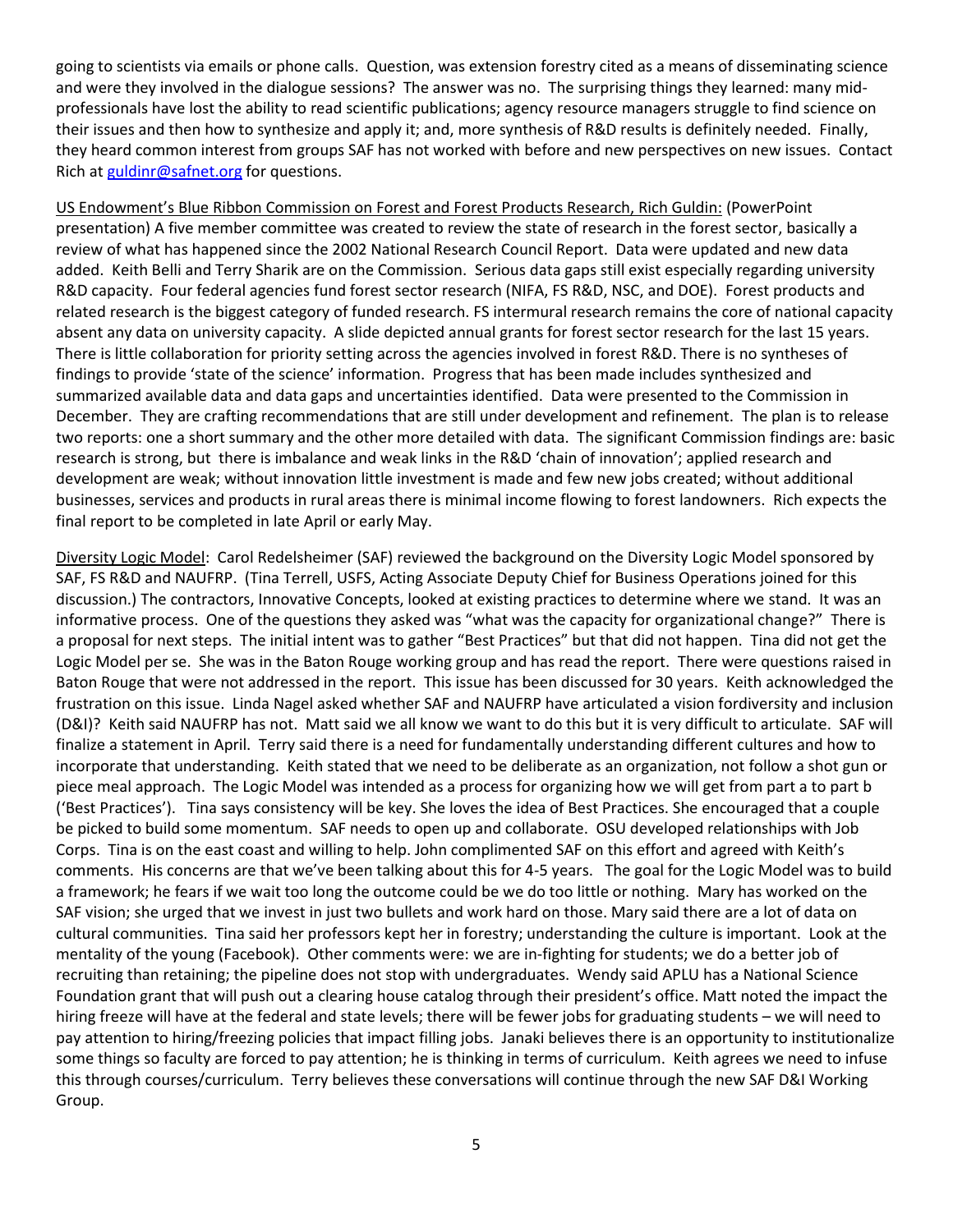Forest Service R&D Priorities and Budget Update, Carlos Rodriquez-Franco, Deputy Chief and Felipe Sanchez: (PowerPoint presentation) The Forest Service agency-wide focus areas are wildland fire management, communities, inclusion, ecological restoration, and safety. The CR17 is in effect through April 26 at FY 16 levels. Funding for the Forest Products Lab (FPL) is up \$7 million from FY15. The CR directs \$75 million to Forest Inventory and Analysis (FIA) which is an increase of \$5 million from FY 15. A reduction of \$17 million impacts all other research programs. Priority Research Areas are watershed management and restoration, FIA, forest disturbance, bioenergy and bio-based products, urban natural resource stewardship and nanotechnology. Several PowerPoint slides show: 1) Agency Discretionary Budget FY14-FY16 for the agency, R&D, NFS and S&PF; 2) the R&D Budget 2012-2017 compared to other funding sources, and; 3) FY16 Enacted and FY17 CR Budget for Strategic Program Areas and Priority Research Areas. The number of grants and agreements stood at 577 in FY15, down from 746 in FY14. R&D grant funding was \$42.6 million in FY15 -- it has been relatively stable over this time frame. FS R&D has been participating in key agency issues: sage grass, US/EU wood pellet discussion, upcoming carbon negotiations billion ton report, white nose syndrome. Key R&D accomplishments are RPA, National Carbon Assessment Report and an expanded FIA program. They have recently released a report on Effects of Drought on Forests. New people in R&D: Tracy Hancock and Deborah Butler, Chief of Staff. FS R&D produces a monthly newsletter. Felipe said Congress is considering no-year carry over – that will make it difficult for them. Keith acknowledged the appreciation NAUFRP has for R&D's collaboration. Carlos would like to see us identify and work on a joint project together.

Matt Menashes, CEO, and Fred Cubbage, President, Society of American Foresters: Madison was an exceptional convention. The students who attended were very involved and engaged and Matt attributed this to the unusually large job fair. There were 1,750 attendees of which 600 were students; 125 students were hired on site (114 by the Forest Service). Fred Cubbage, SAF President, acknowledged he is a NAUFRP alum. There are many opportunities for cooperation between SAF and NAUFRP on advocacy for research. He is working on an update of the 2002 Sustainable Management Report by providing data on capacity. SAF is beginning a Working Group in D&I. It should be approved within three weeks. SAF wants to work with the fed, state and private sectors. Carol discussed new developments related to accreditation. The new accreditation handbook has combined the standards for the BS program in Forestry, Urban Forestry, and Natural Resources and Ecosystem Management with the standards for Forestry 2-year technical programs. Carol is happy to have feedback on it. On the Logic Model additional funding is needed for next steps; we didn't get far in the earlier discussion with the Forest Service in asking for it. There has not been an increase in accreditation fees in xx years. There is currently a \$24,000 gap in that budget and they plan to increase fees next year. Question: what is driving the gap? Matt said the direct costs are obvious; indirect not so much. An example is external review of the SAF accreditation program. Carol believes it is one of the most efficient and quality SAF programs. Matt said, if passed around, the increase would be about \$300/program. Carol will be developing a proposed model. Dale advised to keep up with the costs – the value of accreditation sets apart the school. Keith asked if SAF has looked at the demand side of accreditation to employers (i.e., State Foresters). Carol said some states require degrees from accredited schools (example NY, CO). Keith recommended Carol document this. She was asked how many programs have Natural Resource Management. She said there will be five by the end of the year (first was in 2014). Of the students hired by the FS in Madison, how many were forestry requirements? There were 39 BS, 3 Masters only and a BS in Urban Forestry. They are thinking of an additional fee for multiple programs.

Will Novy-Hildesley, Executive Director, North American Forest Partnership (NAFP) by conference phone (Rae Tamblyn of the NAFP Washington Office was present in the room). Will provided a brief background on the NAFP. The grand strategy is to develop a brand for aligning stakeholders on the same page and move forward together. NAFP includes the World Wildlife Fund, the Forest Stewardship Council, Packer Foundation, Quick Silver? to name a few. They are currently developing a grand strategy tool kit. The goal is to figure out how to tell the "whole" story of the forestry sector and go public with it on April 11. Key Audiences are policy and environmental customers. They will have 'Walk in the Woods' on their website and social media Further, they want to engage beyond the sector and meet the audience where they are. To date, they have been working to identify a community of people already in the sector who are ready to move forward. Will encouraged NAUFRP to help provide list of who those may be. Red asked Will if he was familiar with the McStennis forestry research program; Will was not. Red described the program and Strategic Plan process that found many within the sector/community unfamiliar with such a core program. Red thinks NAFP can help. He will follow-up with Will. Dale said UGA joined NAFP last fall. The general population's view of forestry is a significant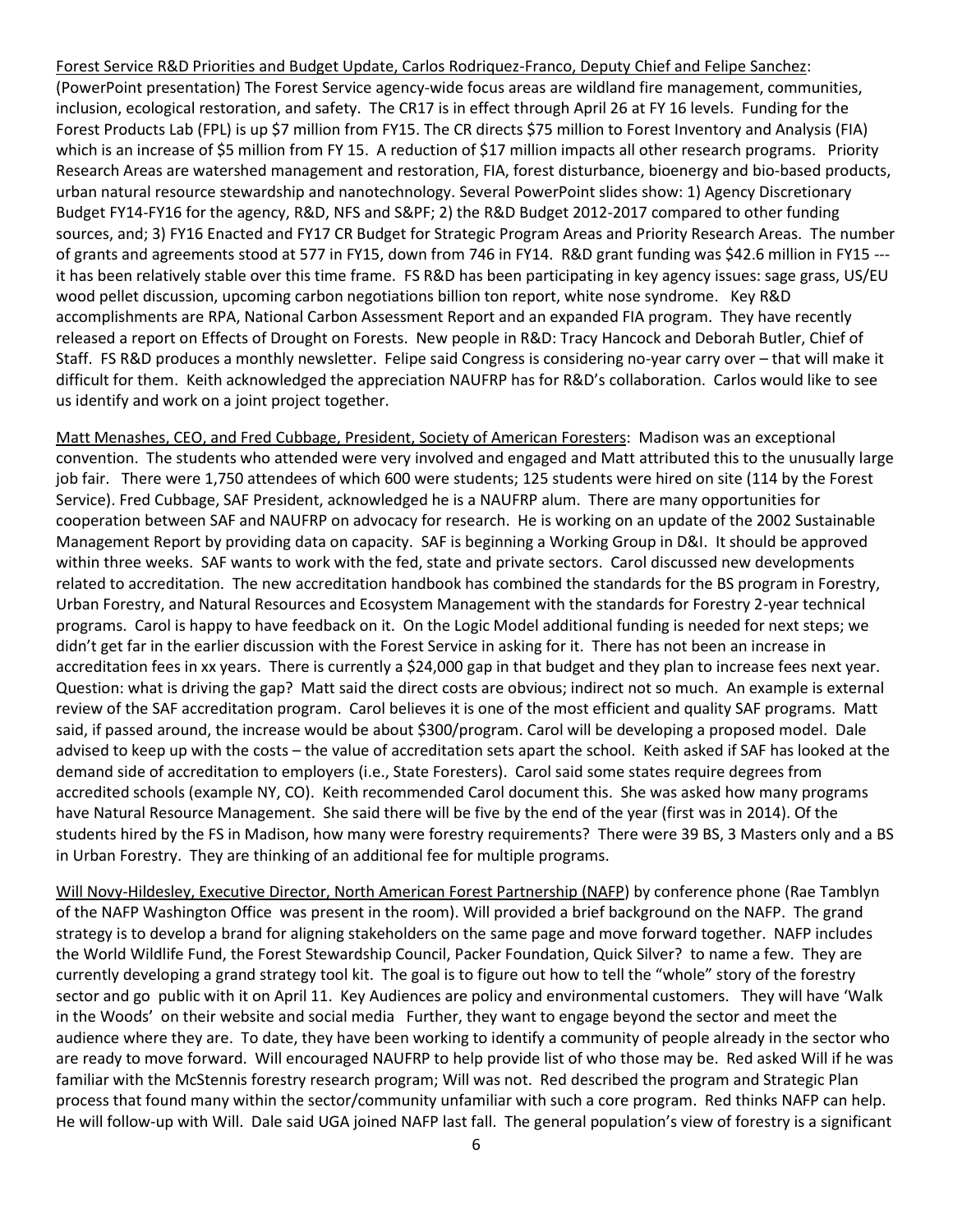issue. We bump up against that even with students. Can the material be shared with the group? Will said certainly. Mary said her communications director is engaged. She sent stories forward and believes this could be leveraged even more. Question: what is the strategy to share with the community? What kind of stories and where are they going? Will said it is key to keep giving them raw stories. David said SUNY tried to join but found the NAFP website not very user friendly; they couldn't do. Will said they are working on that; their job is to be seamless. Terry asked if the NAFP membership is on the website. Will said yes; it will be available for the April rollout. Rae to send NAFP membership list and Benchmarking Perceptions research to Terri. (received)

Rita Hite, American Forest Foundation (AFF): Three years ago the AFF Board challenged the organization to look at their Woodlands Work and measurable impacts it has or could have – she said it's been a long path! Two years ago they began analyzing real on the ground issues at the family level. They have had three regional assessments to understand what's happening and what the biggest threats are at the regional level. There will be a fourth covering the mid-west to come later this year. In the west, fire in critical watersheds is the biggest threat. This helps to focus resources. In the South, the important issues include at-risk wildlife – forests are not the problem but development and agriculture are. The Fish & Wildlife Service has doubled the speed of listings from 200-400. Forestry is a solution. In the Northeast, the forests are in a mid-life crisis. The idea is they can figure out where they can work, concentrate and focus to move the needle for forest landowners. They are working in 15 landscapes – working with new partners and making forests part of the solution. Terry asked if they are interacting with extension, State Foresters, S&PF. Rita said absolutely. AFF is playing a catalyst role and S&PF is the largest funder of this work. Keith asked about numbers – impacts on jobs, the economy? Rita said there are 11 million forest properties and 22 million landowners. Other important issues AFF is working on are policy and taxation. There is a lot of uncertainty right now. Farm Bill reauthorization has begun. Forests in the Farm Bill first organized in 2002; as of December 2016 they have a whole set of new and different players who have joined. The Coalition is organizing around five areas: 1) fire & forest health, (invasives, protecting forests from forest fire and disease), 2) forest dependent wildlife; 3) retaining working forests 4) growing jobs and economies through forests, and 5) improving and streamlining forest conservation programs. What about water? Rita said it is integrated into all – as is research. Rita was asked about the impact of the election on the Farm Bill process and the environment. She said there is clearly a divide, particularly related to public lands and noted that 5-6% more rural voters voted Republican. The question is how do we position ourselves with rural voters – it is the only population really changing. Terry asked about policy and taxes at federal and state level. Rita said they don't have the capacity to be involved in state policy. Barriers to wood? One and a half years ago EPA put out a policy with little guidance that required the federal government to purchase FSC certified wood. ??? US Green Building Code codifies and reminds FS to do their job. The Timber Innovation Act reinforces that; the concrete industry opposes.

Pat Stephens Williams, Stephen F Austin State University: Pat asked if 1) NAUFRP could carve one hour (two would be great) out of the Albuquerque meeting to discuss the NAUFRP leadership's vision for the future of forestry education, (The last time this was done was in 1963.) and, 2) what needs to be addressed in the future (curriculum, climate change, etc). This is her McStennis project. Terry will help Pat frame the message to NAUFRP. Linda cited the recent Berkley Summit and JOF issue and asked if Pat's work will build on it? Pat said yes, but she hopes to capture a broader audience. Kamran asked if Pat could send questions in advance and she agreed. Keith believes this will help us determine where it will fit into our meeting and how much time to allow for it.

Food and Agriculture Education Information System (FAEIS) by conference call: Terry is trying to fill in the FAEIS data gaps for NAUFRP institutions for the last few years. In 2012, 67 out of 72 NAUFRP institutions submitted data; only 27 have done so since then. We really need to look at the data for these years. The gaps are a result from Bill Richardson's death and a change in staff at FAEIS. Terry will send a list of university FAEIS contacts to the Executive Committee to try and identify the correct ones for each institution. Pete Ziegler and Andrew Meeks joined by phone. They are about to make a full effort to track down the gaps and contact information. Katy, looking at her institution on the FAEIS website, noted that their department does not have "forestry' in its name and it may be difficult to find them. Pete and Andrew are about to go out to each NAUFRP institution and 1) look at their degree programs 2) pull out CIP codes in forestry and cross walk between FAEIS and NAUFRP, and 3) send to NAUFRP and ask for review. They will provide a list of data by institution and a list of contacts.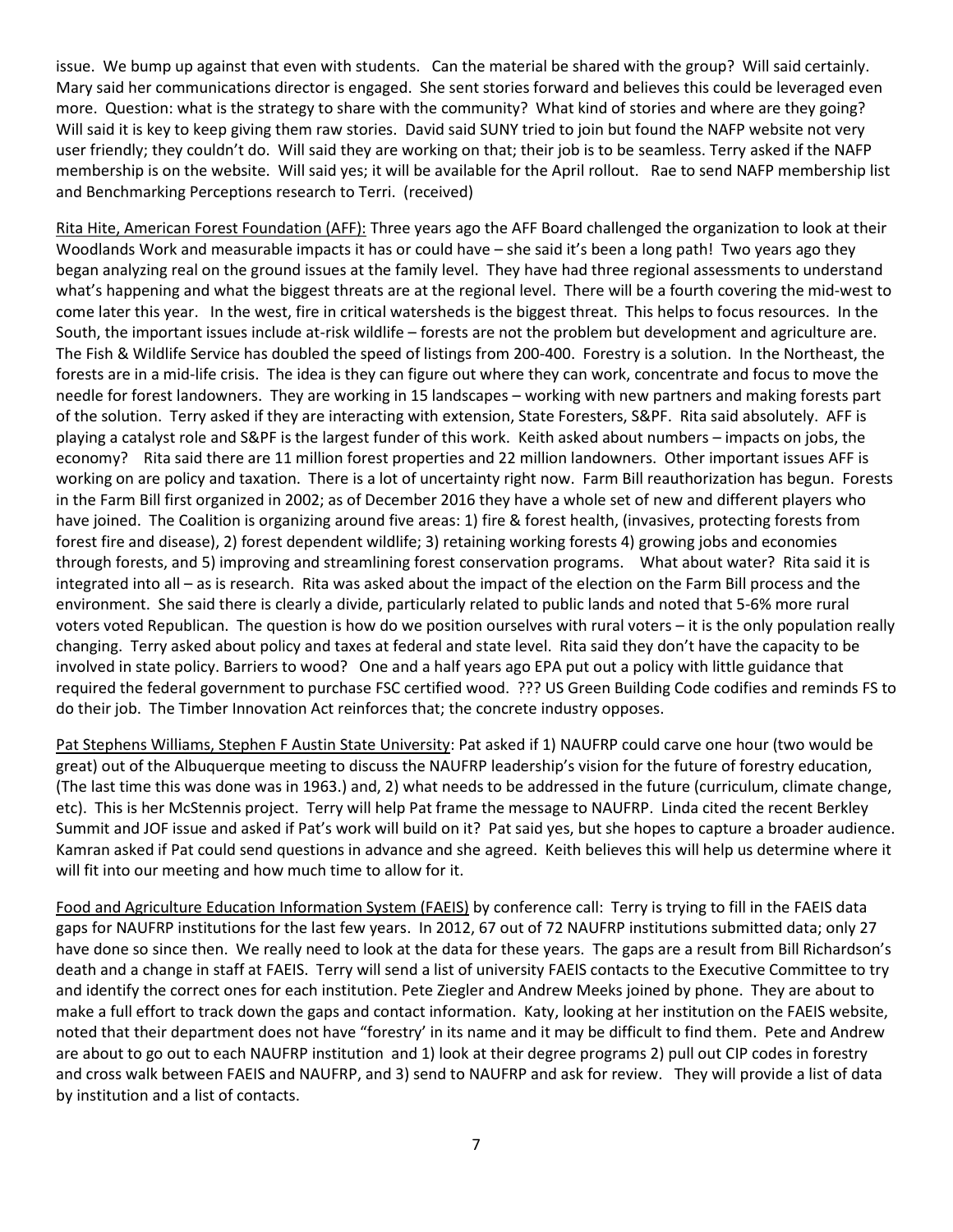Sonny Ramaswamy, Director, USDA National Food and Agriculture Institute Update: Sonny said the USDA Secretary nominee Sonny Perdue is waiting for a confirmation hearing. They don't yet know who will replace the Deputy Secretary. The pace on the Farm Bill is picking up. The FY17 the Continuing Resolution (CR) is in effect until April 28. The bad news is the sequestration on mandatory dollars means a 6.9 percent decrease by their calculations although they have not heard this formally. They have heard they may have to take an across the board cut somewhere between 2 and 10 percent on April 29. Other agencies like EPA and NOAA are looking at significantly more reductions. Sonny hopes NIFA/USDA will not be as impacted. Passbacks on the FY18 budget they submitted were to have come 10 days ago. They have heard there may be significant reductions. Sonny was just with CARET where the Georgia folks say Sonny Purdue is very supportive of higher education coming from his farm background. The TEConomy study on capacity grants was completed 3-4 weeks ago and submitted as a draft. There were revisions and it was submitted again as final late last Friday and is going through the USDA approval process. He will keep us posted and share as soon as it is released. It is a very comprehensive report and has some excellent comparisons between competitive and capacity programs. He hopes it will be very useful. Sonny wants to use it for support from Congress. Sonny tried to dissuade APLU from the appropriations approach they took; he wanted them to be more strategic. If Congress was in mood to fund over \$200 million then it should go to AFRI.The APLU one-pager does not have a good rationale -- \$200 million needs to be a compelling argument. We need to be on the same page. The TEConomy report is going to make that argument. Jim asked if the report will be held up until the new Secretary is in place. Sonny is hopeful it will be released this week. USDA is going about business as usual; the Trump Administration has not imposed anything different. Randy confirmed this report will be good ammunition for us on the Hill. Sonny went on to say they are doing a lot of stakeholder engagement on "Tactical Sciences" which is relevant for natural resources. NIFA hosted a conversation at the University of Maryland on invasive species (EAB, LHB). Seventy people crafted a shared vision. As a result of their infrastructure study they have developed a budget placeholder in competitive programs for the most decrepit facilities; they have a \$9 billion backlog. He is hoping for program like Sitelines to address the infrastructure needs of land-grants. Keith said that without capacity dollars we are limited in applying for competitive grants. Leveraging is a big plus for capacity, as much as 10:1. Catalino says it is actually 5:1.

Catalino Blanche (NIFA) said they have implemented a new process for grants called EasyFed. Catalino will be reviewing financial reports. Randy asked if there have been any post-election inquiries about McStennis. Catalino said not that he was aware of. John Hayes agrees with Sonny's comments that the APLU one-pager could be more strategic. A better case could be made. It's a shaky coalition for dollars. John is concerned if the coalition should unravel. He doesn't know if someone dropped a ball, if Cornerstone didn't vet or APLU and Sonny's office changed direction. Janaki says another argument for McStennis is the program is the backbone for 22 million forest landowners. Sonny's comments that the buying power of McStennis is significantly reduced sends the message that AFRI is more important than capacity programs*.* Keith asked how we can be proactive. Dale would like to call capacity programs "scientific infrastructure", this includes human research. Dan asked what are the 5-10 accomplishments we've done with McStennis dollars? That's in the brochure and can be teased out. Keith said we are the workforce; what would happen if McStennis went away? Red believes it is appropriate for the new Ad Hoc Communications Committee to specifically address and identify top McStennis accomplishments and what would happen if the program went away. We can cite 9,400 master's degrees and 3,000 doctorate degrees. Randy asked what were the deliverables in this timeframe? This could be really valuable. Perhaps survey the top reasons why McStennis is important/valuable – what are the economic impacts? The IUFRO one-pagers could be useful for this purpose and also to Catalino. The Ad Hoc Communications Committee is Mary (chair), Mark, Phil, Steve and Red. Referencing Rita's five-point framework and the Forest Health Initiative, Katy believes McStennis accomplishments would help these efforts. Keith would like to bring this to the General Assembly. Bob says what we don't have are real stories. Randy referenced Carlos' invitation to work on a project with us and urged that we come up with one. Mark pointed out that Carlos also indicated a likely decease in external dollars. John heard Carlos say he was looking for a strategic vision for forestry research at the national level, like the Roadmap. Red referenced FS facilities, personnel divesting and talk about joining forces on campus. This is similar to the Wildlife Coop Units. Randy noted we tried to talk about this several years ago but got no traction with them. Red thinks Carlos will be more receptive, especially with an emphasis on efficiencies. Mary says think about how universities work in concert with federal agencies to conduct vital research. We can work better and smarter for the future in partnership – the infrastructure is only a part of it. Mary suggested a different format, for example the Univ of